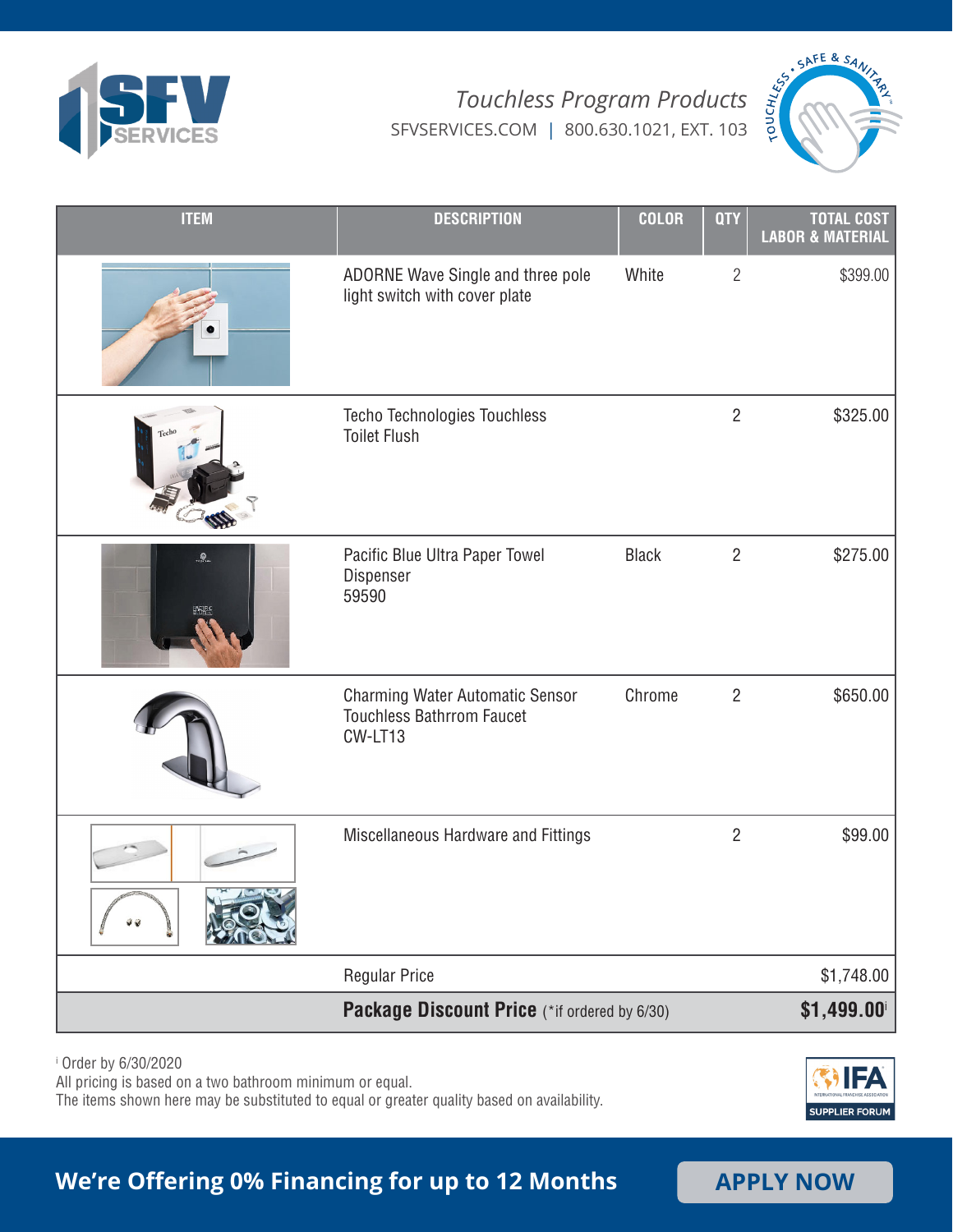



| <b>ITEM</b>          | <b>DESCRIPTION</b>                                                   | <b>COLOR</b> | <b>QTY</b>   | <b>TOTAL COST</b><br><b>LABOR &amp; MATERIAL</b> |
|----------------------|----------------------------------------------------------------------|--------------|--------------|--------------------------------------------------|
| <b>Motion Sensor</b> | Lutron Motion Sensor MS-OP5MH                                        |              | 1            | \$111.82                                         |
|                      | Leviton Occupancy Sensor<br><b>ODS10</b>                             |              | $\mathbf{1}$ | \$122.32                                         |
|                      | Jones Stephens Clean Wave Sensor<br><b>Activated Flush</b><br>G01850 |              | $\mathbf{1}$ | \$248.66                                         |
|                      | Xlerator - XL_BW Touchless Hand<br>Dryer*                            | White        | $\mathbf{1}$ | \$1,016.12                                       |
|                      | Excel Thin Air -TA-ABS Touchless<br>Hand Dryer*                      | White        | $\mathbf{1}$ | \$852.88                                         |

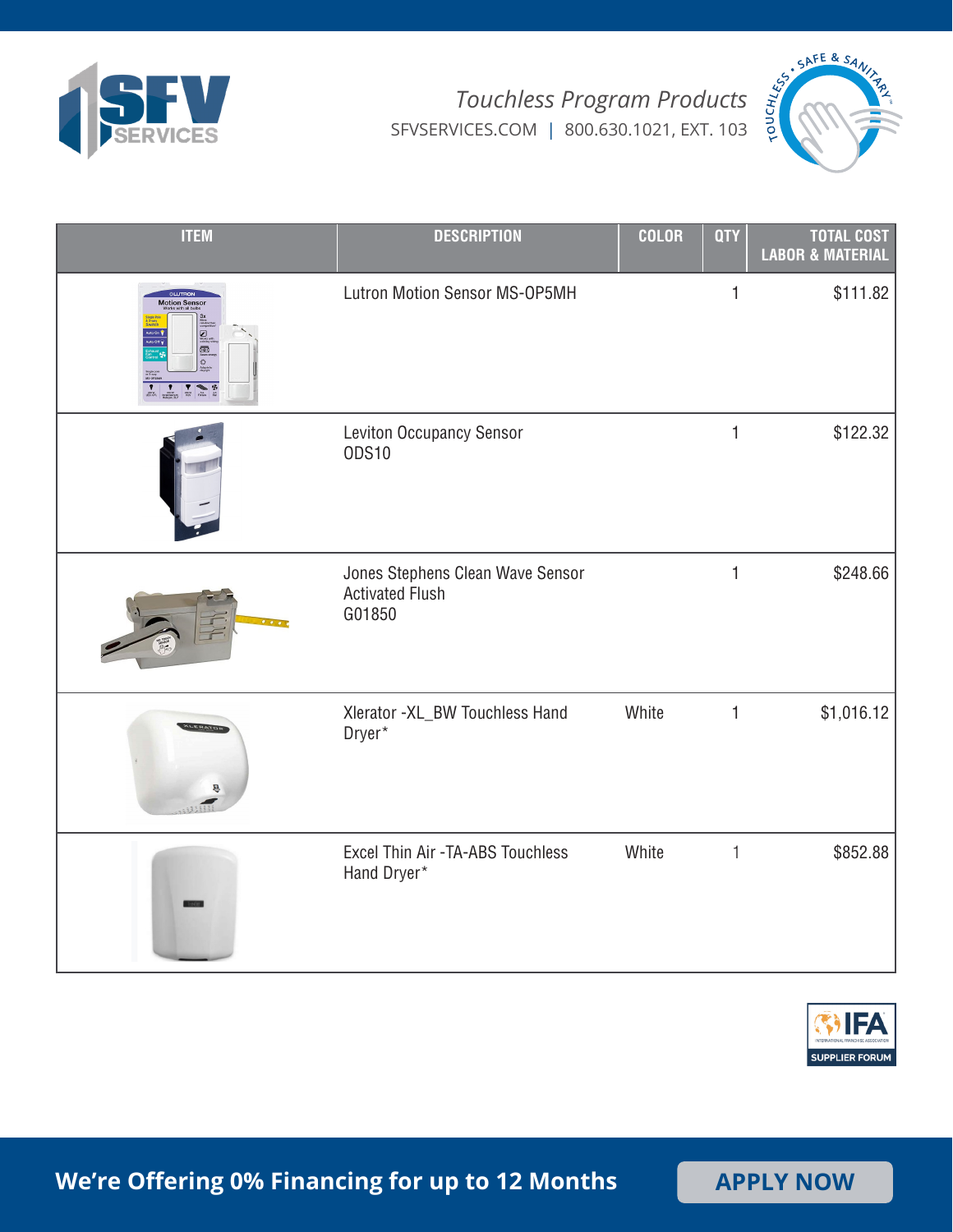



| <b>ITEM</b>    | <b>DESCRIPTION</b>                                                                                 | <b>COLOR</b>                                          | <b>QTY</b>   | <b>TOTAL COST</b><br><b>LABOR &amp; MATERIAL</b> |
|----------------|----------------------------------------------------------------------------------------------------|-------------------------------------------------------|--------------|--------------------------------------------------|
| $1$<br>nMotion | <b>EnMotion Touchless Paper Towel</b><br>Dsipenser<br>59462A                                       | <b>Black</b>                                          | 1            | \$196.55                                         |
|                | American Standard Selectronic<br><b>Bathroom Faucet</b><br>7025205.002                             | Polished<br>Chrome                                    | $\mathbf{1}$ | \$519.85                                         |
|                | American Standard Single Hole<br><b>Bathroom Faucet</b><br>7025315.295                             | <b>Brushed</b><br><b>Nickel</b><br>Polished<br>Chrome | $\mathbf{1}$ | \$731.77                                         |
|                | American Standard Hands Free Battery<br><b>Powered Faucet</b><br>6055205.002 Innsbrook Selectronic | Polished<br>Chrome                                    | $\mathbf{1}$ | \$556.35                                         |
|                | <b>Moen Motionsense Wave Touchless</b><br>Kitchen Faucet<br>759EWC Arbor                           | Chrome                                                | $\mathbf{1}$ | \$634.19                                         |